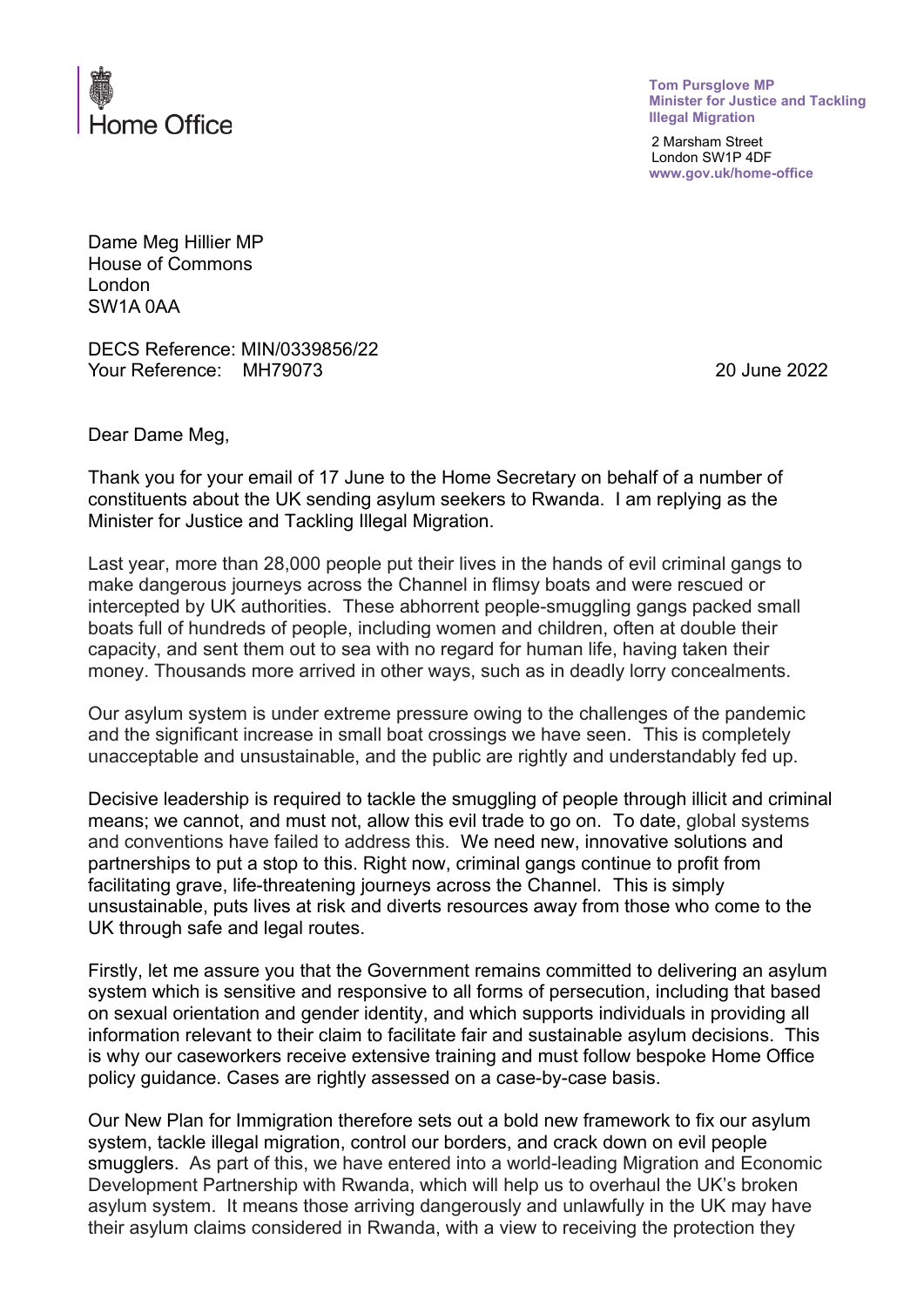need there if their claim is granted. They will be provided for in Rwanda to build a safe and prosperous new life, supported for five years with integration support, accommodation and healthcare.

I want to be clear – relocating people to Rwanda is not a punishment. Those who seek safety will still be provided with it. However, they will no longer be able to pay people smugglers to go to a destination of their choice, while passing through what are undoubtedly safe countries. We need to break the highly lucrative and highly risky criminal enterprise that has been built around people crossing to the UK via dangerous means.

Indeed, I would encourage those with concerns to read the Memorandum of Understanding between the United Kingdom and Rwanda, which is available to the public on [www.gov.uk](https://gbr01.safelinks.protection.outlook.com/?url=http%3A%2F%2Fwww.gov.uk%2F&data=05%7C01%7CCorrespondence.TomPursglove@homeoffice.gov.uk%7Cfa6c16267d184ce92cdb08da35d2f894%7Cf24d93ecb2914192a08af182245945c2%7C0%7C0%7C637881477473948350%7CUnknown%7CTWFpbGZsb3d8eyJWIjoiMC4wLjAwMDAiLCJQIjoiV2luMzIiLCJBTiI6Ik1haWwiLCJXVCI6Mn0%3D%7C3000%7C%7C%7C&sdata=1VbfwRMQrzxpeKLIyCzdlNIT2X9W7RbE1WpbZT236fs%3D&reserved=0). It shows that all asylum claims will be processed in accordance with the UN Refugee Convention, national and international human rights laws and will ensure protection from inhuman and degrading treatment, or being returned to the place people originally fled from. Everyone considered for relocation will be screened, interviewed, and have access to legal advice. However, to confirm who is, and who is not eligible, could further incentivise dangerous behaviours, but I can provide the assurance that decisions will be taken on a case-by-case basis, and nobody will be relocated if it is unsafe or inappropriate for them.

The partnership would not be possible without Rwanda's strong record on economic and social rights, promotion of gender equality and protection from discrimination based on sexuality, which is enshrined within the Rwandan constitution. It is also worth noting that the European Union and the United Nations High Commissioner for Refugees (UNHCR) work in partnership to place individuals in Rwanda for the purposes of providing sanctuary, through the Emergency Transit Mechanism. This of itself speaks volumes about their assessment of Rwanda's track record of supporting asylum seekers and its compliance with its international obligations, including the Refugee Convention.

Likewise, I can assure you that every single relocation will be in line with our domestic and international obligations. All those in scope for relocation will be able to rely on their rights under Article 3 of the European Convention on Human Rights, so as not to be transferred to a country where they would genuinely be at risk of inhuman and degrading treatment. As I say, decisions regarding relocation to Rwanda will be taken on a case-by-case basis and nobody will be relocated if it is unsafe or inappropriate for them.

Ultimately, the UK and Rwanda are determined to work together to tackle this pressing issue. The human costs are simply too high. As with all partnerships, we will have thorough ongoing discussions and raise any concerns, including on topics such as human rights, having worked closely to reach this agreement to protect vulnerable people seeking safety and opportunity.

Some have also mentioned the Australian model of offshore detention. The Australian approach is fundamentally different to the partnership we have entered into with Rwanda. Under our model, the relocated individuals will not be detained in Rwanda and, if they are found to be in need of protection, they will be supported, protected and integrated in Rwanda. They will not return to the UK.

Meanwhile, there are a range of safe and legal routes for those who wish to come to the UK. The UK has a proud history of welcoming those in need and that will of course continue. In the last year alone, the UK has provided support for people across the world, providing sanctuary to over 97,000 Hong Kong British Nationals and over 13,000 Afghans - and more than 120,000 people have been granted visas under the two uncapped Ukrainian schemes. Nobody should put their lives in the hands of evil criminal people smuggling gangs by making dangerous and irregular journeys.